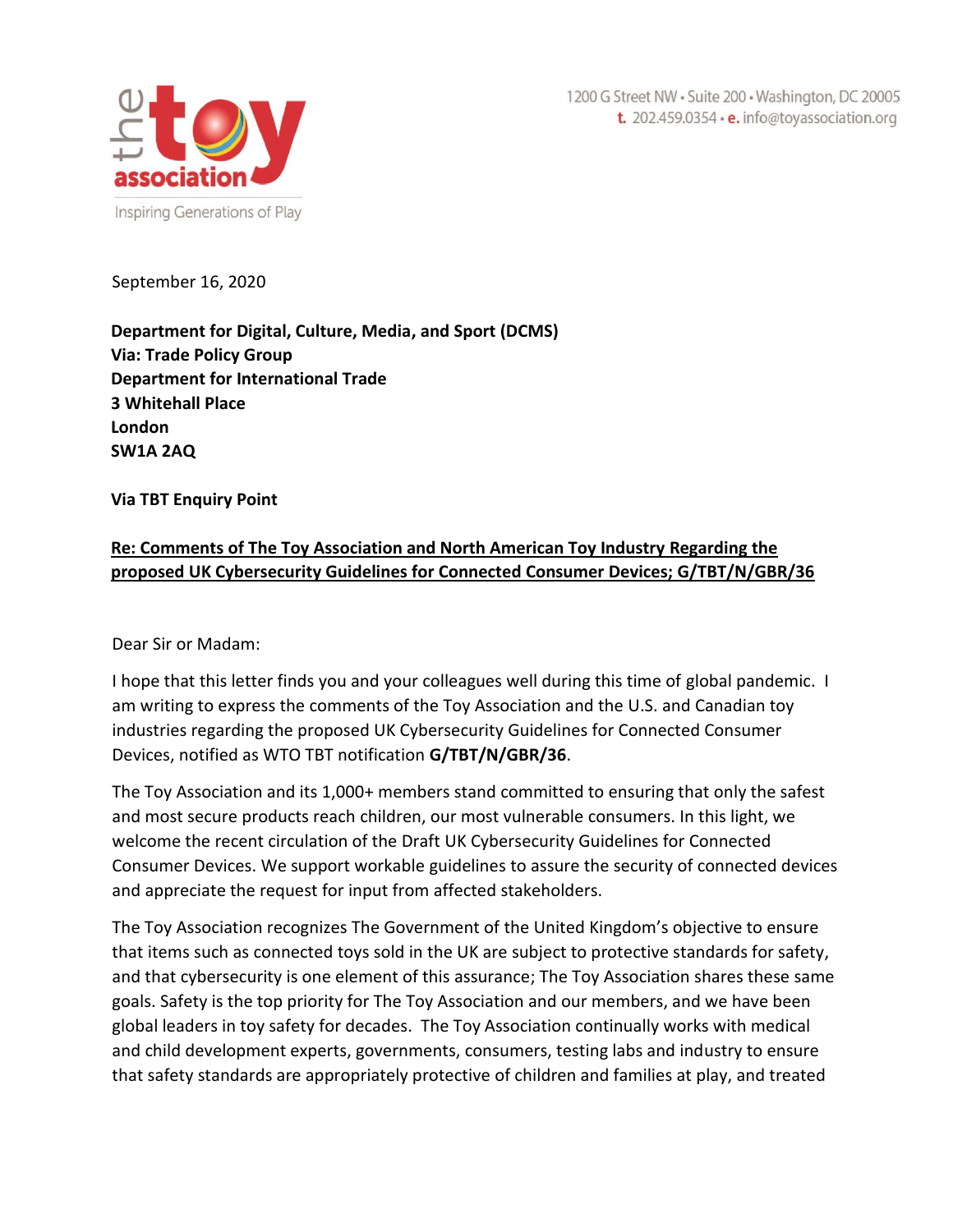as "living documents" in order to keep pace with innovation, changing technologies, and potential emerging issues.

With this in mind, we do have some comments regarding the draft rules, and request that you take these into account as the draft moves forward in the development process.

*1. To start, we wish to make you aware of a document, ASTM F3463-2020, Standard Guide for Ensuring the Safety of Consumer Connected Products, which is expected to be published in the next few months. The standard is intended to be used as guidance for manufacturers of connected consumer products to help ensure the physical safety of users of those products, as it relates to their connected functionality. The guidance has been developed as a consensus standard under the auspices of ASTM International, a global standards developer which has published standards that cover many industry sectors including consumer products.* 

*The draft standard guide is specific to connected consumer products or Consumer Internet of Things (IoT), and covers connected products such as children's toys, safetyrelated products such as smoke alarms and door locks, TVs and speakers, wearable health trackers and smart apparel, home automation, security or surveillance cameras and alarm systems, appliances (e.g. washing machines and refrigerators), smart home assistants, baby monitors, and other connected consumer products.* 

*We recommend that DCMS review this document and we urge you to consider alignment with its principles, developed by a diverse group of stakeholders and experts. This guideline presents an approach that focuses on the key goals of cybersecurity and the safety of connected products in a way that is flexible, while allowing for and encompassing evolving advances in technology. This approach is protective yet less prescriptive and therefore more likely to remain relevant with such future technologies.*

- *2. Specific to the UK Cybersecurity Guidelines, we are concerned regarding what we perceive as a proposed prohibition on default passwords. While we do understand this can be problematic if proper safeguards are not in place, we believe a mandatory setup step for the device, requiring the consumer to change the default to a unique password of minimum complexity, would safeguard the security of the device equally well as such other approaches.*
- *3. While the UK document is proposed as guidelines, we are concerned that they may be implemented at some future point as mandatory, thus it is critical that it be written in such a way as to provide maximum flexibility.*